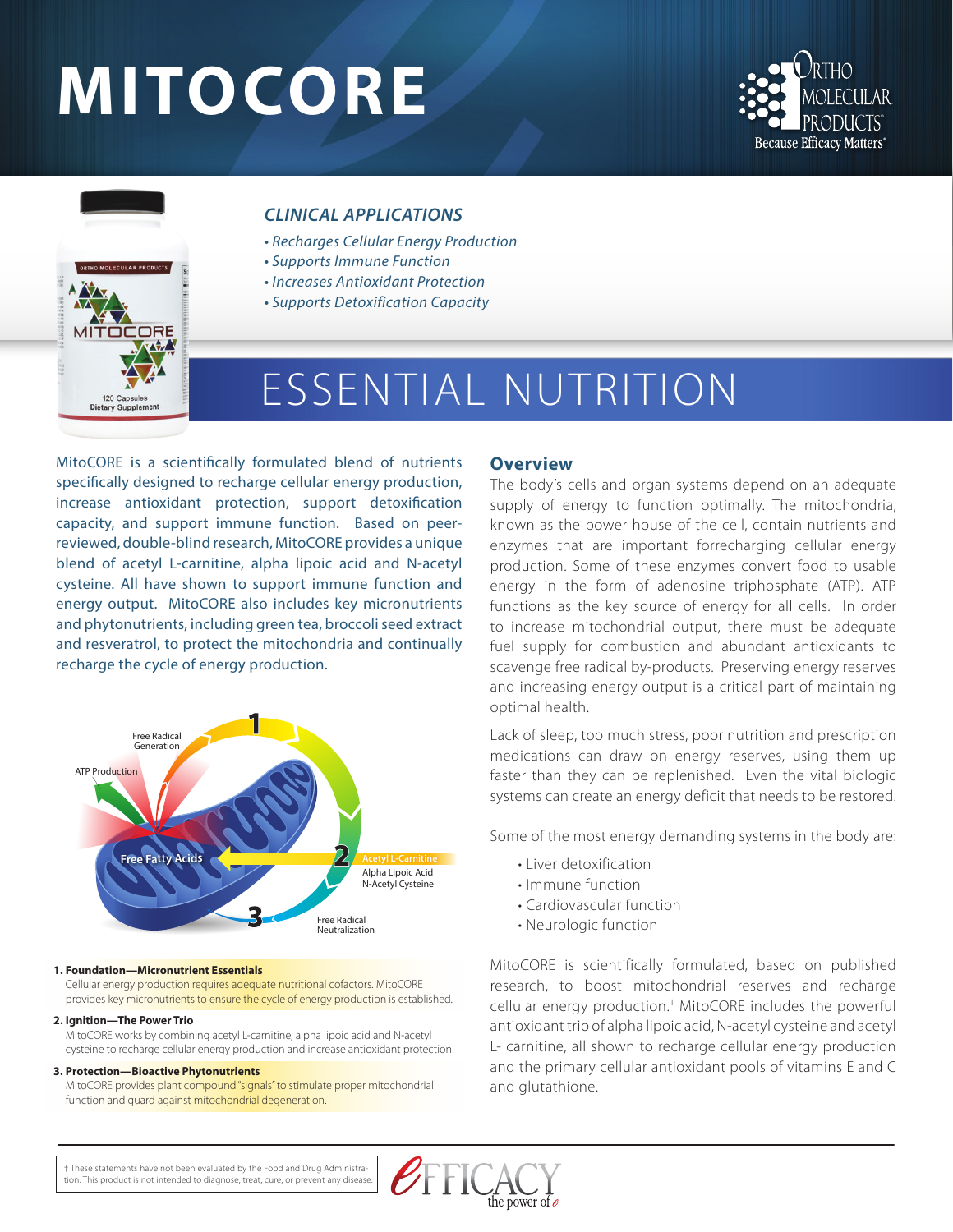#### **Acetyl L-Carnitine†**

Acetyl L-carnitine (ALC) is an amino acid that is associated with recharged cellular energy production. It has been shown to increase the flow of free fatty acids, the fuel source for mitochondria, resulting in a significant boost in energy production. With age, free radical production increases oxidative damage to the mitochondria, which can potentially decrease energy production. ALC has been shown to recharge cellular energy production and has been found, in combination with lipoic acid, to lower oxidative stress. <sup>2,3</sup> Studies have also shown that ALC supports immune function by protecting CD4 and CD8 immune cells and by supporting the reproduction of lymphocytes for the identification and elimination of invading antigens.<sup>4,5</sup>

#### **N-Acetyl Cysteine†**

N-acetyl cysteine (NAC) is an antioxidant that scavenges free radicals and supports detoxification capacity.<sup>6</sup> NAC has been shown to increase production of glutathione, an important antioxidant found in the body.<sup>6</sup> In addition to its antioxidant activity, glutathione supports immune function by activating T-cells.<sup>7</sup>

#### **Alpha Lipoic Acid†**

Alpha lipoic acid (ALA) is an antioxidant and also plays a synergistic role in recharging other antioxidants such as vitamin C, vitamin E,  $CoQ<sub>10</sub>$  and glutathione. Lipoic acid also plays a key role in supporting detoxification capacity.<sup>8</sup> Studies have shown that a combination of ALA and ALC helps minimize oxidative damage.9,10 Oxidative stress causes damage to DNA, RNA, proteins, mitochondrial membranes and lipids, and contributes to the functional decline of mitochondria, cells, tissues and eventually organs such as the brain. 9,10

#### **Resveratrol†**

Resveratrol is a polyphenol molecule found in many plant species, including grapes and cranberries, and is found in high concentrations in wine. Polyphenols act as antioxidants that protect plants from damage that can be caused by bacteria, fungi and radiation.<sup>11</sup> Resveratrol is believed to be the dietary factor behind the "French Paradox," which is the high rate of cardiovascular wellness in the French population, despite their high fat intake. In addition to its antioxidant properties and support for cardiovascular function, resveratrol has been shown to support immune function.<sup>11</sup>

### **Broccoli Seed Extract†**

Broccoli seed extract contains a high amount of glucoraphanin, a compound that is a precursor to sulphoraphane. Sulphoraphane is an antioxidant and supports detoxification capacity and immune response. Sulphoraphane has been shown to induce Phase II detoxification enzymes and raise intracellular glutathione levels.<sup>12</sup>

#### **Green Tea (EGCG)†**

Green tea polyphenols have demonstrated significant antioxidant, probiotic- and immune-supporting properties.<sup>[13]</sup> The hydroxyl group of green tea polyphenols increases antioxidant protection by forming complexes with free radicals and neutralizing them, minimizing oxidative damage throughout the body. Green tea polyphenols also stimulate the activity of liver detoxification enzymes, supporting detoxification capacity.<sup>13</sup>

#### **The Micronutrient "Backbone" †**

To recharge cellular energy production efficiently, optimal levels of critical nutrients and enzyme cofactors must be achieved. MitoCORE provides an optimized backbone of vitamins and minerals necessary for increasing energy output and meeting daily nutritional needs.

#### **Directions**

2-4 capsules per day or as recommended by your health care professional.

#### **Does Not Contain**

Gluten, yeast, artificial colors and flavors.

#### **Cautions**

If you are pregnant or nursing, consult your physician before taking this product.

# **Supplement Facts**

Serving Size 4 Capsules Servings Per Container 15 & 30

| 4 capsules contain                                               | <b>Amount Per</b><br>Serving | % Daily<br>Value | 4 capsules contain                                       | <b>Amount Per % Daily</b><br>Serving | Value   |
|------------------------------------------------------------------|------------------------------|------------------|----------------------------------------------------------|--------------------------------------|---------|
| Vitamin A<br>(from 5.000 IU as Natural Beta Carotene)            | 1.500 mcg                    | 167%             | Selenium<br>(as Selenium Glycinate Complex)              | 75 mca                               | 136%    |
| Vitamin C (as Ascorbic Acid USP)                                 | 250 mg                       | 278%             | Manganese                                                | 1 ma                                 | 43%     |
| Vitamin D (D3 as Cholecalciferol)                                | 25 mcg (1,000 IU) 125%       |                  | (as TRAACS®Manganese Bisglycinate Chelate)               |                                      |         |
| Thiamin (Vitamin B1)<br>(from Thiamine Hydrochloride USP)        | 15 <sub>ma</sub>             | 1.250%           | Chromium (as O-polynicotinate) <sup>#</sup>              | 50 mca                               | 143%    |
| Riboflavin (Vitamin B2 USP)                                      | 15 <sub>mg</sub>             | 1.154%           | Potassium (as Potassium Citrate USP)                     | 30 ma                                | $< 1\%$ |
| Niacin (as Niacinamide USP)                                      | 15 <sub>ma</sub>             | 94%              | N-Acetyl-L-Cysteine USP                                  | 600 mg                               | ٠       |
| Vitamin B6<br>(as Pyridoxine Hydrochloride USP)                  | 15 ma                        | 882%             | Acetyl L-Carnitine Hydrochloride                         | 500 ma                               | ÷       |
| Folate (from 800 mcg as                                          | 1,360 mcg DFE                | 340%             | Malic Acid (as DiMagnesium Malate)                       | 215 ma                               | $\star$ |
| Quatrefolic® (6S)-5-Methyltetrahydrofolic acid glucosamine salt) |                              |                  | Alpha Lipoic Acid                                        | 200 ma                               | $\star$ |
| Vitamin B12 (as Methylcobalamin)                                 | 250 mcg                      | 10.417%          | Mixed Tocopherols                                        | 50 <sub>mg</sub>                     | ÷       |
| <b>Biotin</b>                                                    | 50 mcg                       | 167%             | Green Tea Leaf Extract (Standardized                     | 45 ma                                | ÷       |
| Pantothenic Acid<br>(as d-Calcium Pantothenate USP)              | 15 <sub>ma</sub>             | 300%             | to contain 45% EGCq (Epigallocatechin gallate))          |                                      |         |
| Choline (as Choline Bitartrate)                                  | 15 ma                        | 3%               | Broccoli Seed Extract (TrueBroc®)                        | 40 ma                                | ÷       |
| Calcium (as Calcium Citrate USP)                                 | 75 ma                        | 6%               | (Standardized to contain 13% Sulforaphane Glucosinolate) |                                      |         |
| Iodine (from Potassium Iodide)                                   | 37 mca                       | 25%              | Inositol NF                                              | 15 <sub>mg</sub>                     | ÷       |
| Magnesium (as DiMagnesium Malate)                                | 75 mg                        | 18%              | trans-Resveratrol<br>(from Polygonum cuspidatum (Roots)) | 10 <sub>mg</sub>                     | ÷       |
| Zinc.<br>(as TRAACS® Zinc Bisglycinate Chelate)                  | 5 mg                         | 45%              | Daily Value not established                              |                                      |         |

**ID# 117060 60 Capsules ID# 117120 120 Capsules**